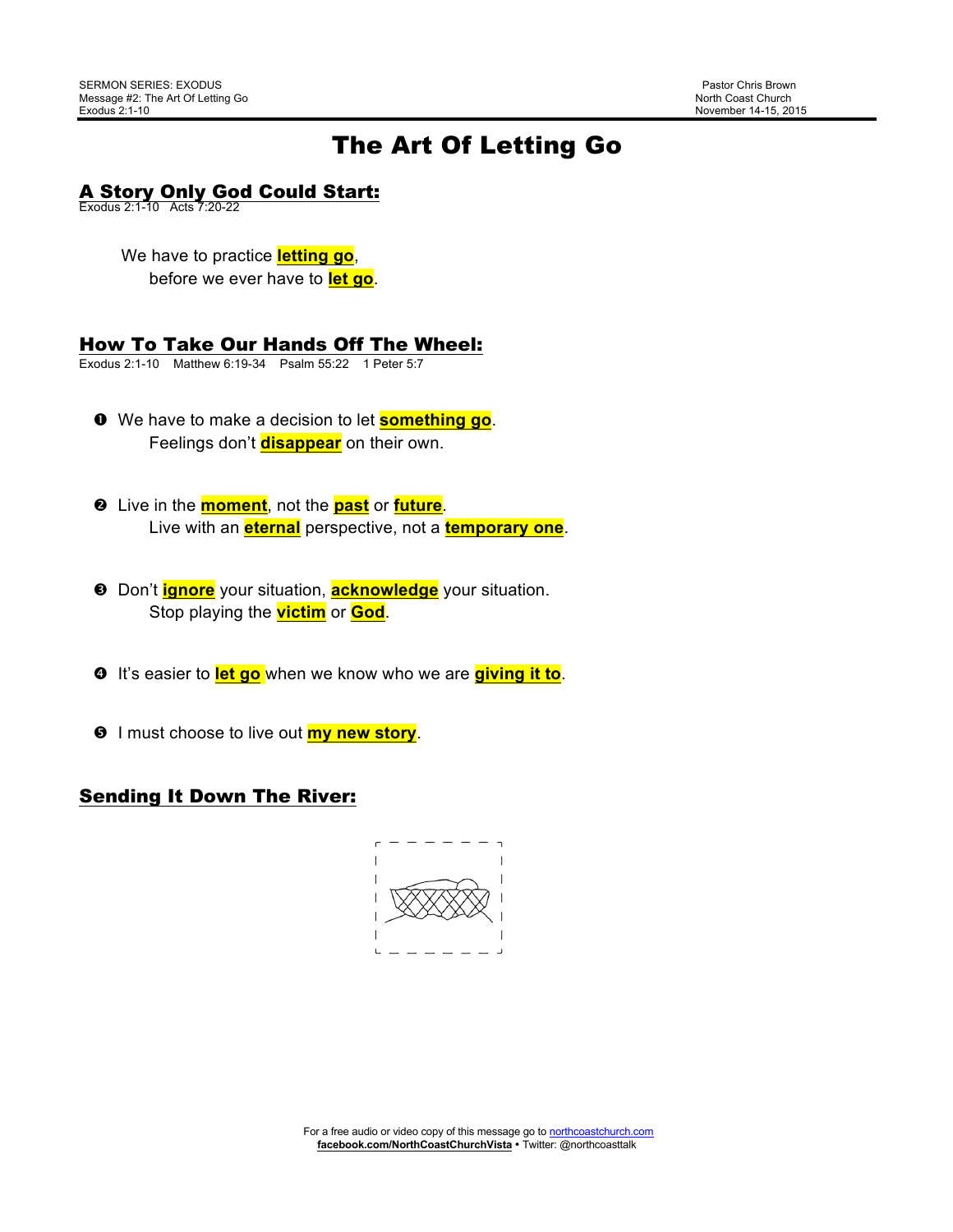# **Growth Group Homework**

For the week of November 15, 2015

#### **QUICK REVIEW**

Looking back at your notes from this week's teaching*,* was there anything that particularly caught your attention, challenged or confused you?

#### **MY STORY**

**1.** When we talk about the balance between God's part and our part in dealing with our circumstances, at times we can end up in one of two unhealthy extremes. One would be inaction, leaving all results to God. The other would be depending on our efforts so much that there is little room for God's presence and direction. Which extreme would you have to be most aware of in the following areas:

Relationship Conflict

Work Status / Goals

Future Planning

**2.** This week Chris said to put in your "basket" anything that causes you stress, fear, or anxiety from your past or future and then release the results to God by sending it down the river. Are there one or two that you find harder to put in the river than the others?

Are there any that you not only need to release but actually take more action to understand, think through or solve?

#### **DIGGING DEEPER**

**1.** As we heard this weekend, Scripture is quite clear that "The Art of Letting Go" is not necessarily a call to sit back, relax and wait for God to do a miracle at our leisure. How do the following verses help paint a balanced picture of our part and God's part in dealing with what's in our basket?

#### **Proverbs 14:8**

**<sup>8</sup>** The wisdom of the prudent is to give thought to their ways, but the folly of fools is deception. *[NIV]*

#### **Proverbs 14:15**

**<sup>15</sup>** The simple believe anything,

but the prudent give thought to their steps. *[NIV]*

## **Proverbs 16:9**

**<sup>9</sup>** In their hearts humans plan their course, but the LORD establishes their steps. *[NIV]*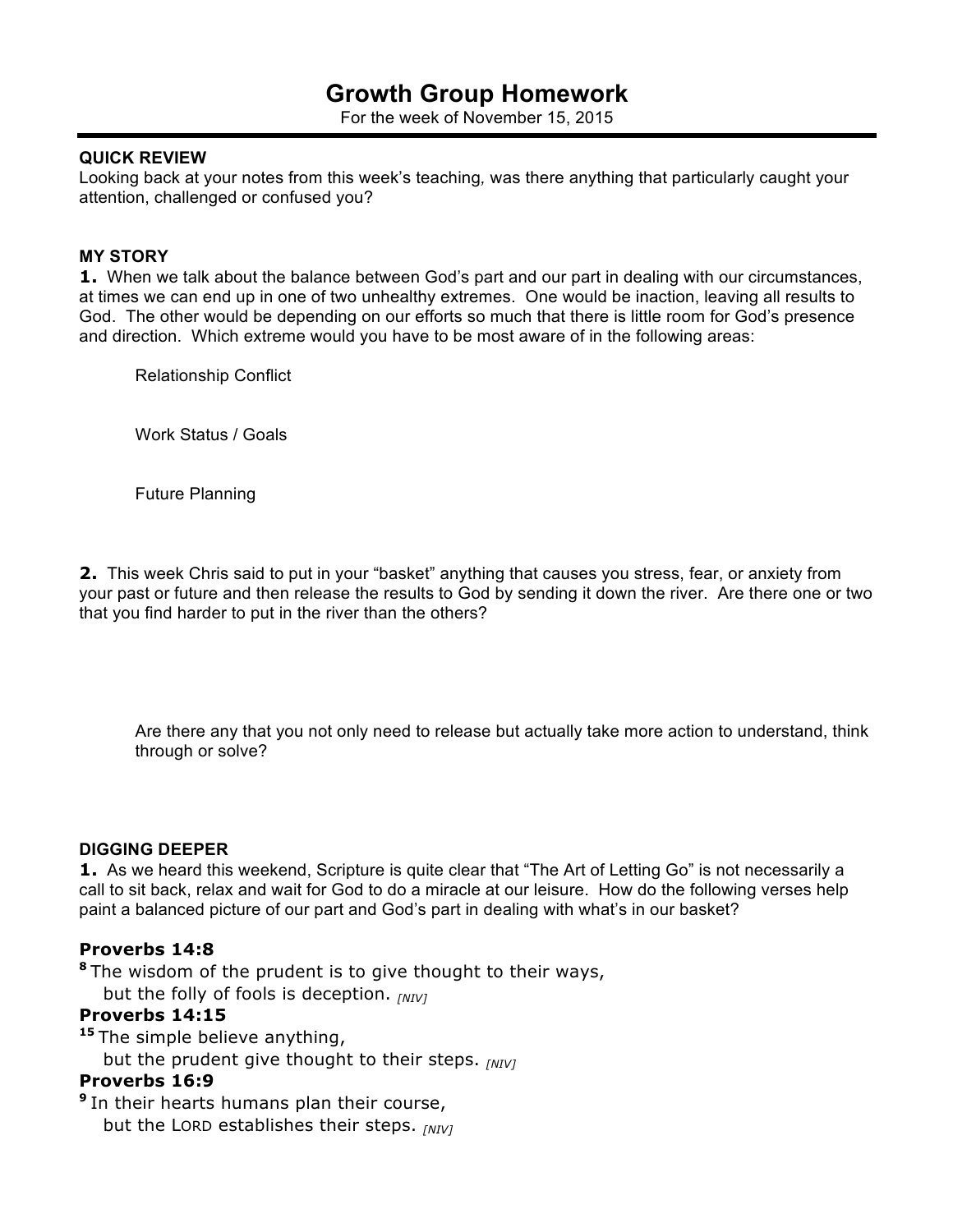# **Proverbs 19:21**

**<sup>21</sup>** Many are the plans in a person's heart, but it is the LORD's purpose that prevails. *[NIV]*

## **Proverbs 21:5**

**<sup>5</sup>** The plans of the diligent lead to profit

as surely as haste leads to poverty. *[NIV]*

# **Proverbs 21:31**

**<sup>31</sup>** The horse is made ready for the day of battle, but victory rests with the LORD. *[NIV]*

Which verse above is most important for you to pay attention to?

**2.** Part of "The Art of Letting Go" may also include reminding ourselves of what's most important and how God may be at work. How might the following verses help you do that and continue to move forward?

# **Matthew 22:37-40**

**<sup>37</sup>** Jesus replied: "'Love the Lord your God with all your heart and with all your soul and with all your mind.' **<sup>38</sup>** This is the first and greatest commandment.**<sup>39</sup>** And the second is like it: 'Love your neighbor as yourself.' **<sup>40</sup>** All the Law and the Prophets hang on these two commandments." *[NIV]*

# **2 Corinthians 4:16-18**

**<sup>16</sup>** Therefore we do not lose heart. Though outwardly we are wasting away, yet inwardly we are being renewed day by day. **<sup>17</sup>** For our light and momentary troubles are achieving for us an eternal glory that far outweighs them all. **<sup>18</sup>** So we fix our eyes not on what is seen, but on what is unseen, since what is seen is temporary, but what is unseen is eternal. *[NIV]*

# **TAKING IT HOME FOR THANKSGIVING**

**1.** God has designed us so that we best operate from a perspective of thankfulness. Realizing what we already have can also be a key to releasing our past or future to God. Read Psalm 107 and write down all God has done for us and what we can be thankful for.

**2.** Thanksgiving in 0 to 60: In 60 seconds write as fast as you can all the things you're thankful for in the following three categories:

• Relationships